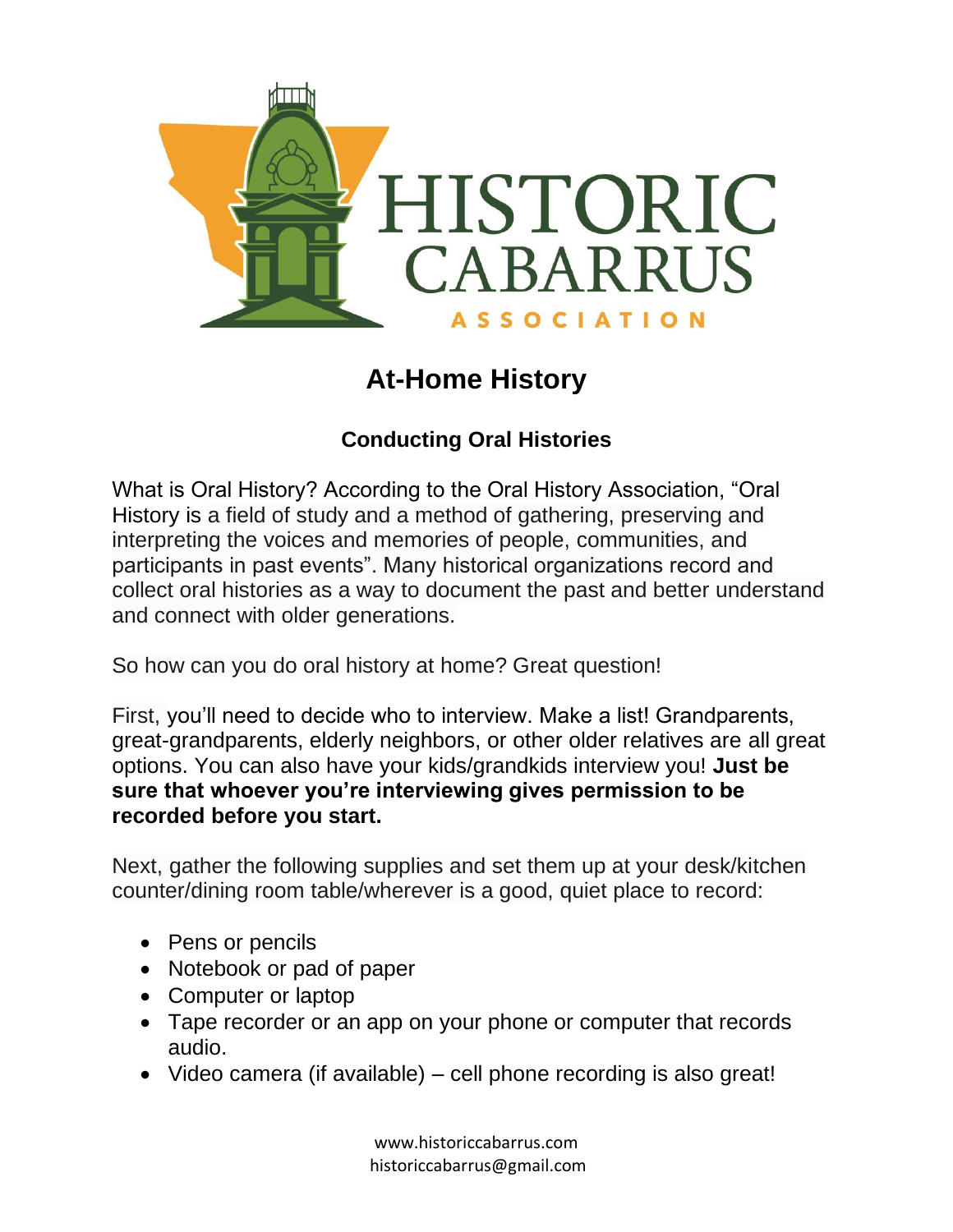Things to consider:

- If you're recording through a phone call, put it on speaker phone and make sure you're in a quiet place to get the best audio quality.
- Many online meeting platforms (ie Zoom, Google Meet, etc.) have a record meeting option. If you're using one of these platforms for your oral history interview be sure to use this option!
- If you can't record the interview, be sure to have your computer handy to take notes as you go!

## **Starting the process:**

Before you start the interview you'll need to consider what questions you want to ask. There are some great resources on the internet to help guide you on what questions to ask. Here are a few links to help get you started:

<https://uiu.edu/resources/archives/oral-history/oral-history-diy.html>

[https://www.library.ucla.edu/sites/default/files/UCLA-COHR\\_Interviewing-](https://www.library.ucla.edu/sites/default/files/UCLA-COHR_Interviewing-Family-Members.pdf)[Family-Members.pdf](https://www.library.ucla.edu/sites/default/files/UCLA-COHR_Interviewing-Family-Members.pdf)

[https://www.genealogy.com/articles/research/70\\_tipsoral.html](https://www.genealogy.com/articles/research/70_tipsoral.html)

### **Start at the beginning.**

Oral history is traditionally linear. Ask your interviewee (the person you or your children are interviewing) what their full name is, and then ask when they were born, and where. Who were their parents? Their siblings? Where did they grow up? Where did they go to school, who were their best friends or their favorite teachers? What was their daily life like when they were kids? This is a good way to get them to start talking about their life story. Once someone begins talking, it's a good rule to let them continue without interruption. This story is about them! Your list of questions can help prompt them, but try not to interrupt if you can help it.

**Don't stick to the script.** Just because you have questions ready to ask doesn't mean you'll get to them all! Sometimes the best stories come from asking the interviewee questions based on what they just said. Listen closely to what your interviewee is saying and build on what they say by asking follow-up questions.

> www.historiccabarrus.com historiccabarrus@gmail.com